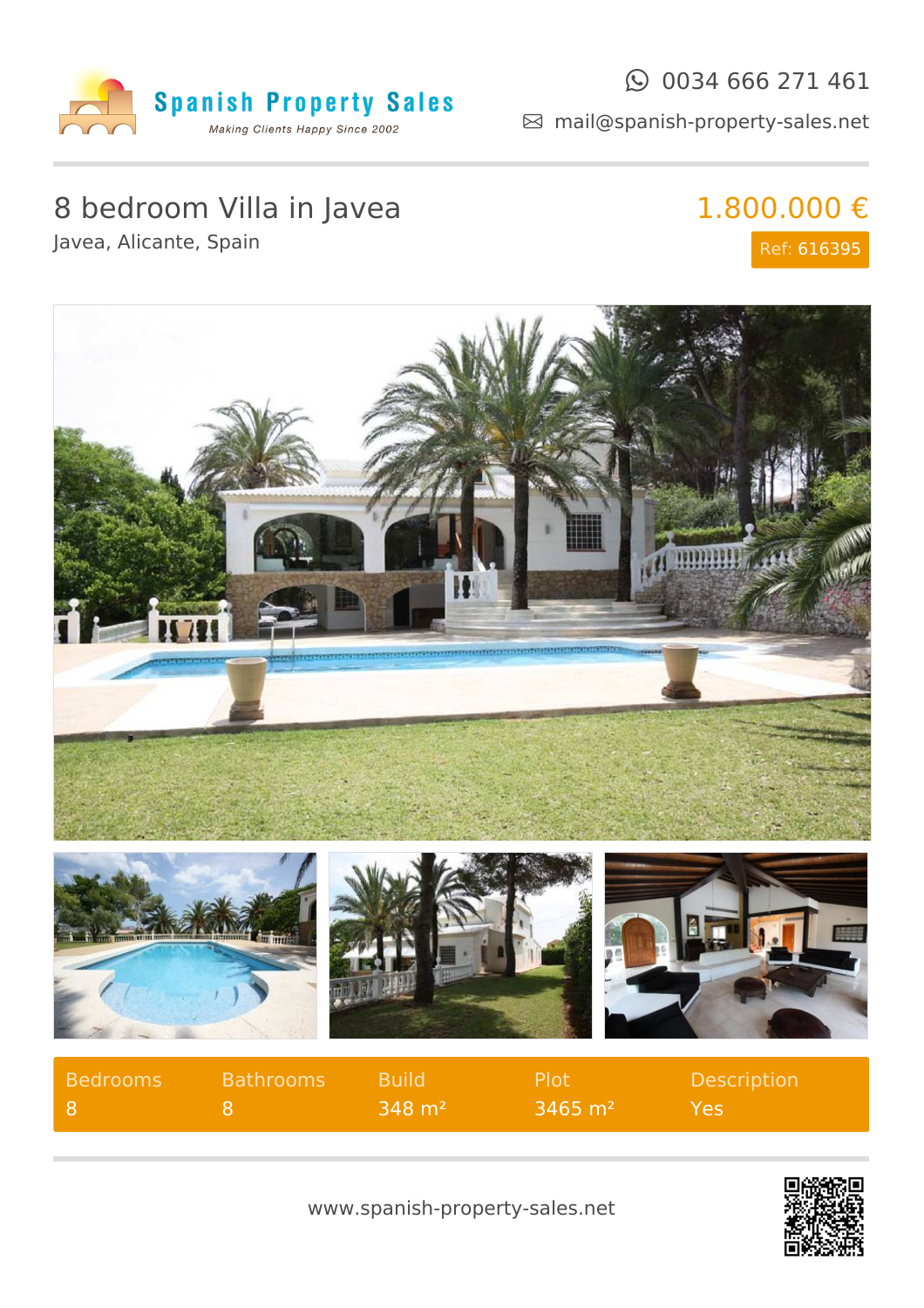

mail@spanish-property-sales.net

## 8 bedroom Villa in Javea

Javea, Alicante, Spain



#### Description

This huge villa in Jávea, Alicante, Costa Blanca (Spain) has 6 large bedrooms and 6 spectacular bathrooms(4 bathrooms en suite). A large living with Italian style furniture(which is negotiable to take over),a dining area with Italian desing chairs and a large dining table made of antique hand-curved doors! The kitchen is very modern,well equipped. From the living you have a magnificent view to the big pool and Montgo mountain. On top of the villa there's a large sunny terrace with beautiful views as well. From the living a massive stair down to the garden area and the pool wich is surrounded by sunny terraces. The plot has 2 different car entrances. On the plot there is a separate guesthouse, wich used to be the house for the servants, with 2 bedrooms,living with charming fire place, bathroom and kitchen. Well maintained gardens with a lot of palmtrees and fruit trees, also there are 2 natural wells. It is about 2 car min. to the center and beach.